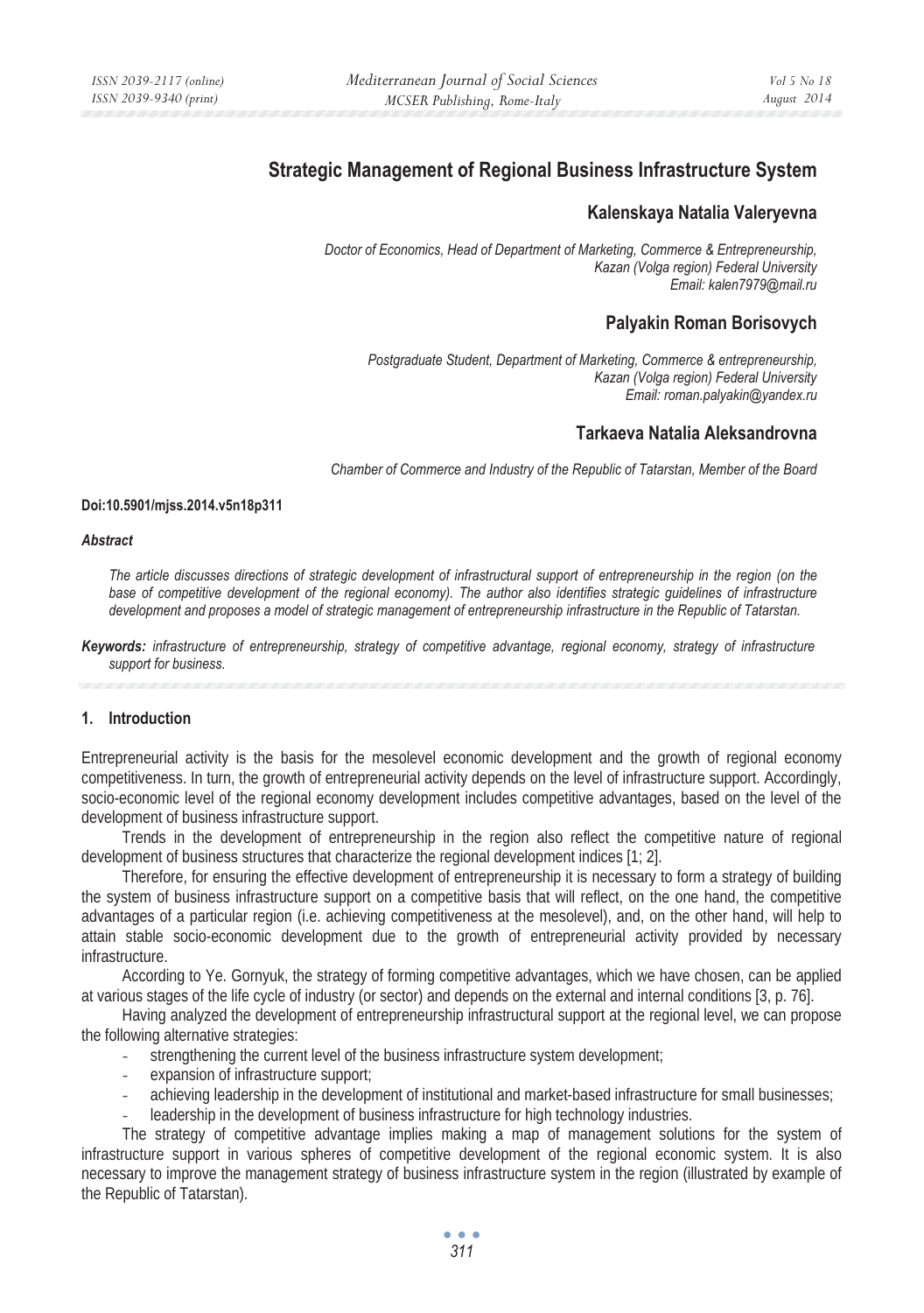# **2. The Results Obtained**

The ways of entrepreneurship infrastructure support development at a regional level are chosen in accordance with the parameters of competitive advantage of the region.

We represent the projected map of strategic management decisions for entrepreneurship infrastructure support of the regional economic system in Table 1.

|  |  | Table 1. The map of strategic decisions for the system of business infrastructure support |
|--|--|-------------------------------------------------------------------------------------------|
|  |  |                                                                                           |

| The strategic position of<br>competitive development                                                         | Object of strategic positioning                                                               | Variants of management decisions for the development of<br>infrastructure support                                                                                                                                                                                                                                                                                                                                                                                                                                                                                                                                                                                                      |
|--------------------------------------------------------------------------------------------------------------|-----------------------------------------------------------------------------------------------|----------------------------------------------------------------------------------------------------------------------------------------------------------------------------------------------------------------------------------------------------------------------------------------------------------------------------------------------------------------------------------------------------------------------------------------------------------------------------------------------------------------------------------------------------------------------------------------------------------------------------------------------------------------------------------------|
| Strengthening the existing<br>complex of infrastructure<br>support elements                                  | Available elements of the<br>regional SB infrastructure<br>support                            | providing the objects of infrastructure with a full-featured set of<br>infrastructure elements:<br>creation of a unified information and analytical base of<br>entrepreneurial activity;<br>equable resource supply of infrastructure support entities;<br>organizing the coordination centre for infrastructure system<br>management.                                                                                                                                                                                                                                                                                                                                                 |
| Expansion of the system of<br>entrepreneurship<br>infrastructure support                                     | The system of the regional<br>entrepreneurship infrastructure<br>support being formed         | organizing infrastructure facilities based on large industrial<br>enterprises;<br>the maximum distribution of infrastructure<br>support elements among the industrial agglomerations in the region;<br>implementation of the structural and functional relationship between<br>the infrastructure elements (by increasing specialization of each<br>element in the overall system and the establishment of information<br>exchange).                                                                                                                                                                                                                                                   |
| Achieving leadership<br>in the development of the<br>institutional and market-based<br>infrastructure system | The system of institutional and<br>market-based infrastructure of<br>entrepreneurial activity | creation of a unified market space for strengthening the commercial<br>effectiveness of entrepreneurship (through introduction of market<br>elements in the activities of infrastructure facilities);<br>- the development of information infrastructure by providing access to<br>information networks and databases:<br>organizing the unified system of financial and credit support of<br>entrepreneurship (through implementation of financial support<br>programs involving local financial and credit organizations and<br>regional entrepreneurship support centers);<br>establishment of a body for interaction of business and the<br>government for ensure the partnership. |
| Leadership in the<br>development of high<br>technology industries'<br>infrastructure                         | Objects of entrepreneurship<br>institutional and innovation<br>infrastructure                 | increasing the share of infrastructure facilities of high-tech industries;<br>creating the "innovation field" of infrastructure, integrating research<br>institutes, centers for innovative entrepreneurship promotion and<br>infrastructure facilities:<br>support of regional and inter-regional innovation programs and<br>projects of the innovative entrepreneurship development.                                                                                                                                                                                                                                                                                                 |

Then working out the strategy of forming the infrastructure support system, one should pay attention to the socioeconomic aims, which are defined for small business in the development programs of the region.

The program of socio-economic development of the Republic of Tatarstan for the period of 2011-2015 implies achieving the goal of "improving the life standard through steady and dynamic development of the economy and providing favorable conditions" [4, p. 2].

Socio-economic targets of the economy development in the Republic of Tatarstan are determined by setting the goals of the Programme achievement [4, p.2]:

- − increasing the competitiveness of the economy;
- − forming the dynamic system of state and municipal management;
- − creation of innovative diversified economy;
- − ecologization of the economy;
- − growing middle class.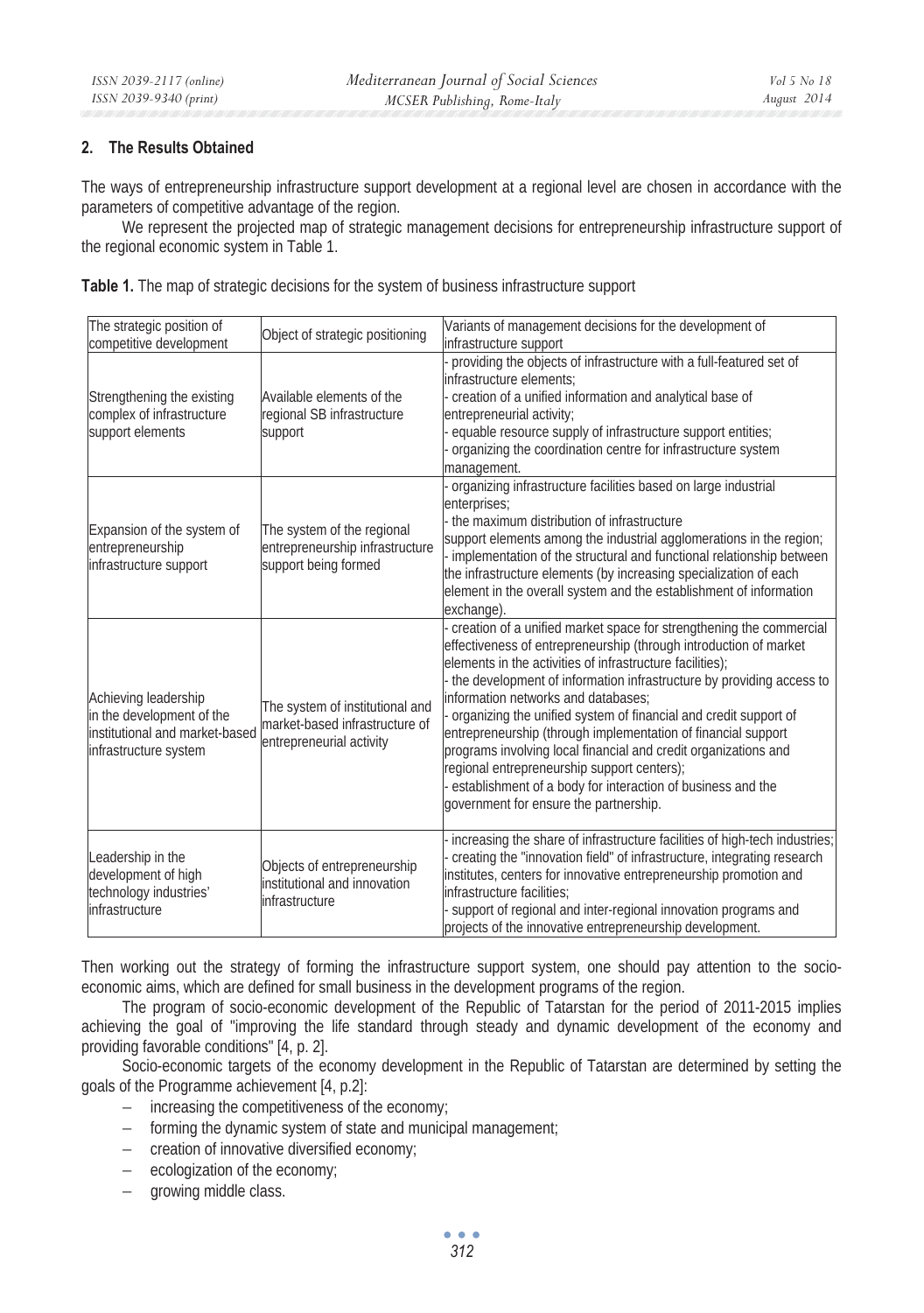| ISSN 2039-2117 (online) | Mediterranean Journal of Social Sciences | Vol 5 No 18 |
|-------------------------|------------------------------------------|-------------|
| ISSN 2039-9340 (print)  | MCSER Publishing, Rome-Italy             | August 2014 |

The researches of business infrastructure in the Republic of Tatarstan show that alongside a well-developed social and economic system there are certain problems of infrastructural support for small businesses. These issues include, first of all, the lack of coordination in the activity of infrastructure elements, the persistence of administrative barriers for small businesses, underdevelopment of financial institutions and institutions for innovations' support (the technology transfer center, commercialization offices), lack of qualified personnel in the infrastructure sectors, including in the sphere of business innovation.

For solving the problems of infrastructure support in the Republic of Tatarstan it is necessary first of all to determine strategic tasks of infrastructure support development. While choosing strategic alternatives, one should to rely on peculiarities of infrastructure support functioning (institutional, market-based, institutional-and-innovative infrastructure) of business support, and also take into account the objectives of achieving stable socio-economic progress of the region.

**Table 2.**Forming strategic guidelines for the development of entrepreneurship infrastructure support in the Republic of Tatarstan

| Sphere of infrastructure<br>support                     | Direction of strategic development                                        | Strategic control mechanisms                                                                                                                                                                                                                                                                                                                                                                                                                                                             |
|---------------------------------------------------------|---------------------------------------------------------------------------|------------------------------------------------------------------------------------------------------------------------------------------------------------------------------------------------------------------------------------------------------------------------------------------------------------------------------------------------------------------------------------------------------------------------------------------------------------------------------------------|
| Institutional infrastructure                            | Growing influence in the development<br>of infrastructure support         | - providing coordination of governmental bodies and business<br>structures' activity by forming unified principles of market<br>functioning;<br>- organizing the unified financial and credit system of business<br>infrastructure support;<br>- creating the information field of infrastructure support;<br>- implementation of infrastructural support programs aimed at<br>the growth of entrepreneurial activity.                                                                   |
| Market-based<br>infrastructure                          | Functional expansion and<br>diversification of activities                 | - organizing specialized commercial and industrial sites for<br>specific spheres of business;<br>- providing unified market principles for infrastructure elements'<br>activity;<br>- establishing intra-inter-regional links between business sectors<br>(based on joint business projects);<br>- carrying out investment tenders and organizing exhibitions and<br>fairs for entrepreneurial projects;<br>- small business promoting programs of market elements of<br>infrastructure. |
| Institutional and<br>innovation infrastructure          | Stable growth and the overall<br>introduction of infrastructural elements | - implementation of educational entrepreneurship programs in<br>technological spheres of activity;<br>- establishment of technology transfer process using<br>infrastructural institutions:<br>- forming infrastructure elements based on large industrial<br>enterprises;<br>- state support of investment projects for innovative<br>entrepreneurship                                                                                                                                  |
| System of small<br>businesses infrastructure<br>support | Intensifying specialization activities of<br>infra structural support     | - establishing the classification of infrastructure support<br>elements by the functions performed;<br>- equable distribution of support elements among industrial<br>agglomerations and spheres of activity;<br>- establishment of specialized centers for small business support<br>by sectors:<br>- providing qualified personnel for infrastructure support<br>(including specializations of the support functions being<br>performed).                                              |

Then for making administrative strategic decisions in forming entrepreneurship infrastructural support it is important to identify the steps of creating a system of infrastructure support.

Let us analyze each stage of the system formation in detail.

The essence of the first stage of the strategic development of the infrastructure support system implies analyzing the current state of the system and definition of the key parameters of its functioning. The purposes of infrastructural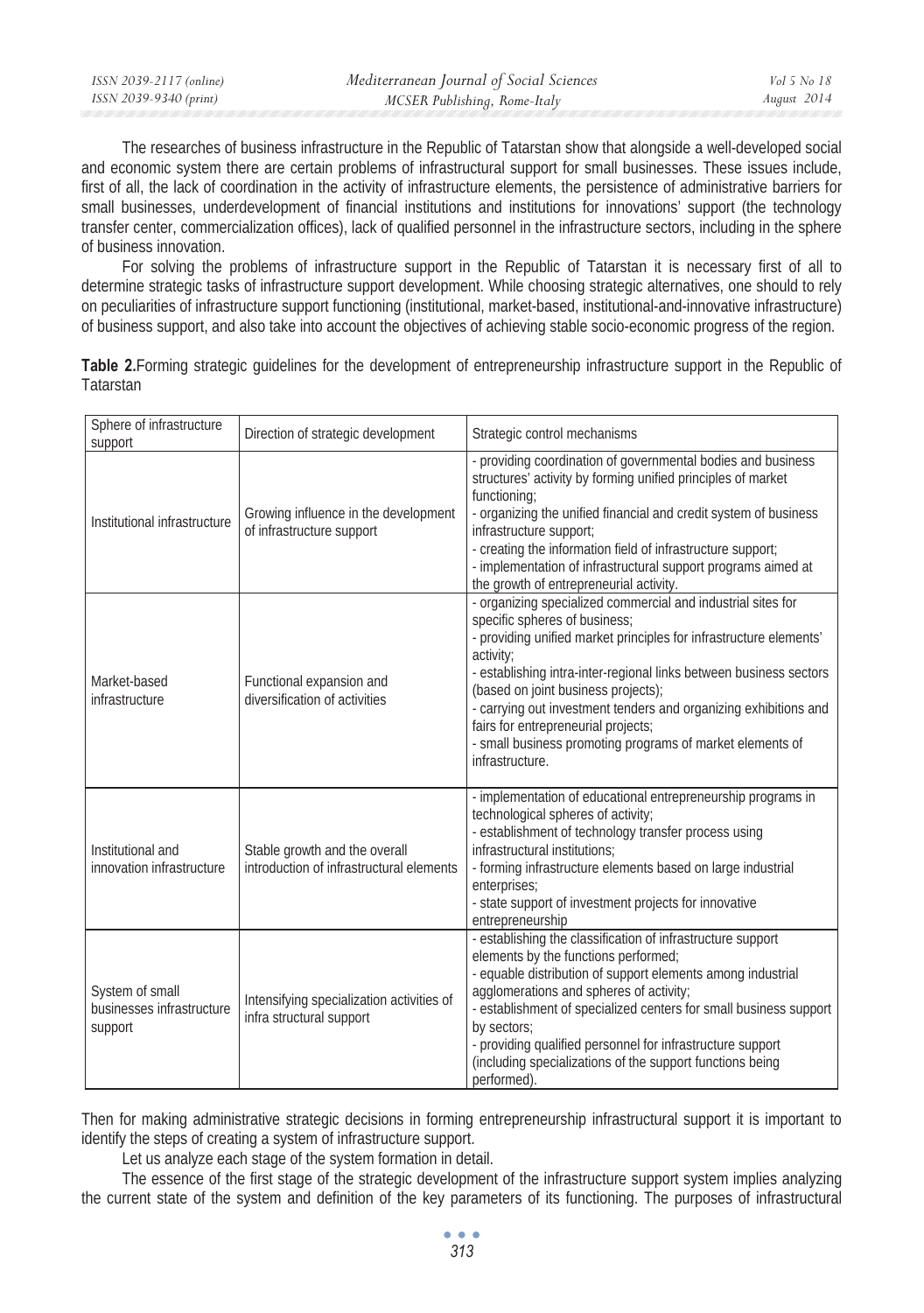| ISSN 2039-2117 (online) | Mediterranean Journal of Social Sciences | Vol 5 No 18 |
|-------------------------|------------------------------------------|-------------|
| ISSN 2039-9340 (print)  | MCSER Publishing, Rome-Italy             | August 2014 |

support and the tasks for their achievement are also determined at the first stage.

The main activities at this stage are researches on tendencies of infrastructural support of the regional economy;

- − Determining the current state of elements of infrastructure support, the choice of infrastructure support parameters by the type of infrastructure (institutional, market-based, etc.);
- − working with legal documents (regulations, development programs) of infrastructure objects activity;
- studying the demand for infrastructure based on analytical data on small business development, the level of entrepreneurial activity in the region; determining the amount of business infrastructure resources needed for the system implementation.

The second stage is based on the development of expert solutions in the sphere of infrastructure management support and implies the identification of the key indicators of regional infrastructure in order to make management decisions on generating the complex of infrastructure elements in the process of support.

The activities that are included in the implementation of this stage are as follows:

- evaluation and analysis of the effectiveness of business infrastructure in the region;
- elaboration of options for including various types of infrastructure resources in the entrepreneurship infrastructural support functioning; working-out strategic alternatives to ensure the development of infrastructure;
- developing the programs of strategic effort implementation aimed at creating a complex of infrastructure support elements.

 A distinctive feature of the third step is the development of specific measures to solve strategic problems of infrastructure support management. At this stage the budget set of implementation activities is also formed and the control mechanisms of their implementation are provided.

The activities that are carried out within this step include:

- making the map of infrastructure elements of the region and the coordination center for interaction of entrepreneurial structures and institutions of infrastructure support;
- forming a unified complex of financial institutions for infrastructural support of small business infrastructure and selection of special economic development zones of infrastructure support via region clustering by spheres of activity;
- implementation of the development programs of cross-sector entrepreneurship;
- − creation of a unified information field within the infrastructure support business in the region.

 The last stage of strategic management is mainly focused on working-out of further actions for business support management and optimization of the structurally functional model of infrastructure support.

The implementation of this stage of strategic management includes the following activities:

- analyzing the obtained results on infrastructure elements' activity, optimization of resource support of infrastructure business facilities activity.
- − development and implementation of strategic measures to improve the structural and functional model of business infrastructure;
- forecasting the development of infrastructure for a short and long term, the development of corrective measures for infrastructure support.

The implementation of the proposed model of the strategic development for infrastructural support in the Republic of Tatarstan is represented in Figure 1.



**Figure 1. -** Strategic development for infrastructural support in the Republic of Tatarstan

 $\bullet$   $\bullet$   $\bullet$ *314*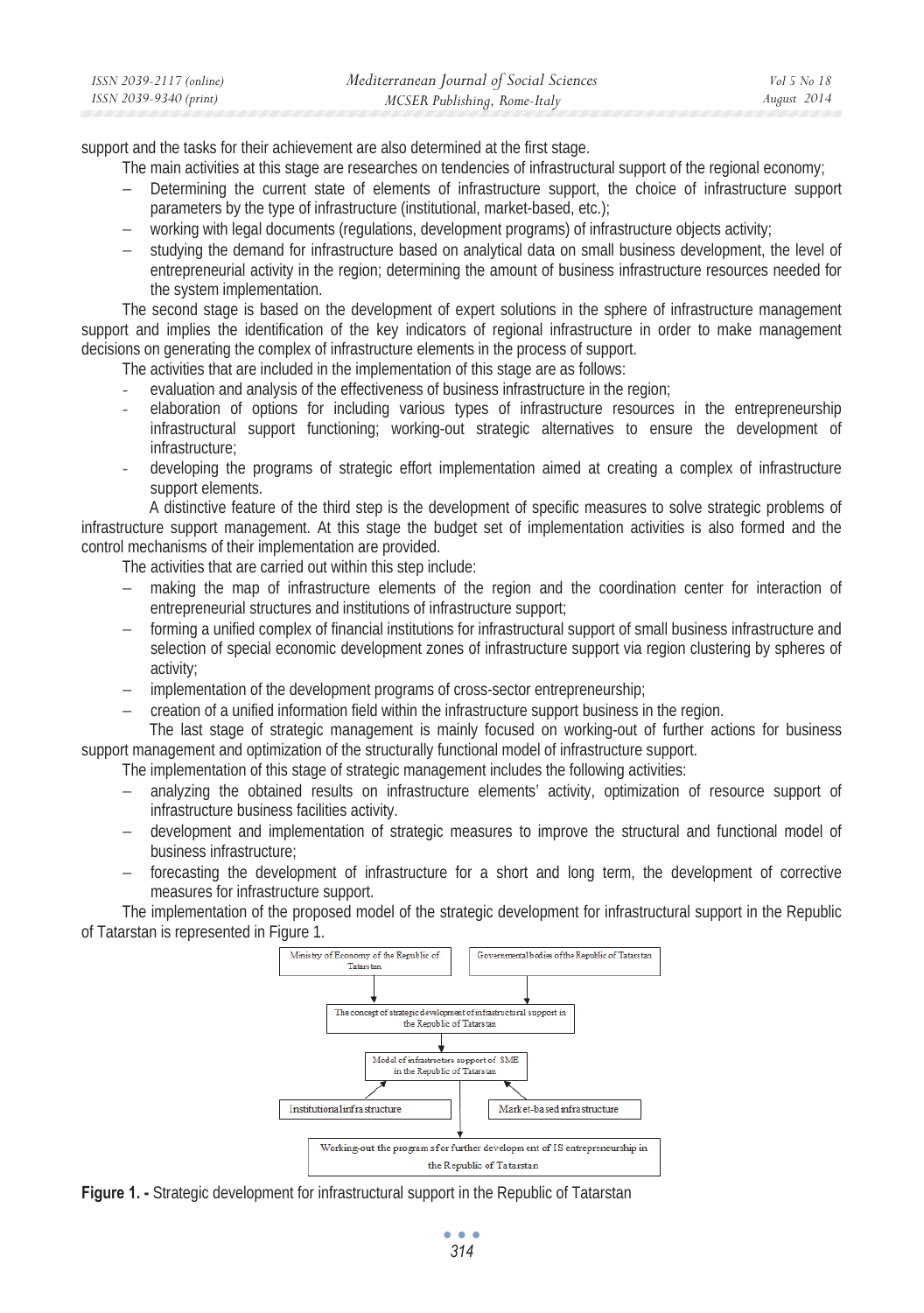| ISSN 2039-2117 (online) | Mediterranean Journal of Social Sciences | Vol 5 No 18 |
|-------------------------|------------------------------------------|-------------|
| ISSN 2039-9340 (print)  | MCSER Publishing, Rome-Italy             | August 2014 |
|                         |                                          |             |

In this model, the government of the republic and the Ministry of Economy of the Republic of Tatarstan perform management functions on forming a system of infrastructure support. It is these bodies that bring into action the strategic concept of entrepreneurship infrastructural support. Interaction with the elements of the infrastructure support system is carried out through the Coordination Center, which regulates the activities of infrastructural institutions and monitors the character of interaction between business structures and authorities.

Working-out of strategic decisions is based on data given by the governing bodies of the institutional and marketbased infrastructure in the following spheres: the level of entrepreneurial activity in the region (Chamber of Trade and Commerce of the Republic of Tatarstan), the implementation of financial and credit regulation (FCR) of infrastructural support (financial and credit institutions of the Republic of Tatarstan), providing infrastructure support with qualified personnel (IS Education Center).

The diversified process of elaborating the model of business infrastructure support is based on interaction of infrastructure participants, and ensures the order of decision-making on infrastructure support management.

### **3. Conclusions**

The peculiarities of socio-economic development of the regional economy, which implies increasing the competitiveness of the region, determine the necessity for introducing the strategy of competitive advantage in business infrastructure management system, as entrepreneurial activity in the regions depends on the development of infrastructure support.

Strategic alternatives of infrastructure business development are caused, on the one hand, by peculiarities of various types of infrastructure support (market-based, institutional, institutional-and-innovative infrastructure and the system small business infrastructure support) and, on the other hand, by the problems of socio-economic development of regions. Thus, interconnection of business infrastructure system and regional economic development is implemented in the framework of the strategic management.

Due to the implementation of the strategy of working-out the entrepreneurship infrastructural support in the Republic of Tatarstan, the role of business organizations is strengthens in the regional economy, which is expressed by a high level of entrepreneurial activity.

Thus, strategic management of business infrastructure system forms the basis for the development of entrepreneurship as the driving force of socio-economic development of the region, which provides a steady growth of the regional economy.

### **References**

- Gafurov I.R., Bagautdinova N.G., Panasyuk M.V. Analysis of Strategic Perspectives of Competitiveness of Kazan // Recent Researches in Urban Sustainability, Architecture and Structures. Proceedings of the 2nd International Conference on Sustainable Cities, Urban Sustainability and Transportation (SCUST'13). Baltimore, MD, USA, September 17-19, 2013. – Baltimore: WSEAS Press.  $-2013. - pp. 37 - 44.$
- Bagautdinova, N., Gafurov, I., Kalenskaya, N., Novenkova, A. The regional development strategy based on territorial marketing (The Case of Russia) // World Applied Sciences Journal, 18(Issue SPL.ISSUE. 18), 2012, 179-184.
- Panasyuk, M.V., Bagautdinova, N.G., Safiullin, L.N., Novenkova, A.Z. Territorial approach to solving the region strategic management problems // World Applied Sciences Journal, 27(13), 2013, 149-153.
- Panasyuk, M.V., Safiullin, L.N., Pryadko, I.A., Anopchenko, T.Y. Classification of large and socially important enterprises of the region by the levels of their economic solvency // World Applied Sciences Journal, 27(13), 2013, 140-144.
- Safiullin, M.R., Elshin, L.A., Prygunova, M.I., Galyavov, A.A. (2013). Complex Analysis of Prospects of the Volga Federal District Regions Development: Methodology and Practice. World Applied Sciences Journal 27, 4, 508-511.
- Fakhrutdinova, E., Kirshin, I., Kolesnikova, J., Salyakhov, E. The influence of cross-country technological transfer on economic profit formation// Middle East Journal of Scientific Research. Volume 17, Issue 12, 2013, Pages 1632-1634.
- Fakhrutdinova, E., Kolesnikova, J., Kiselkina, O., Khalikov, A. Issues of commercialization of intangible property rights in Russia// World Applied Sciences Journal. Volume 27, Issue 13, 2013, Pages 72-76.
- Fakhrutdinova, E., Fakhrutdinova, A., Severyanov, O., Valeev, E. The transformation of educational approaches at the time of social and economical changes// World Applied Sciences Journal.Volume 27, Issue 13, 2013, Pages 15-19.
- Fakhrutdinova, E., Safina, L., Shigapova, D., Yagudin, R. Legislative provision of the quality of working life in Russia// World Applied Sciences Journal.Volume 27, Issue 13, 2013, Pages 92-96.
- Kirshin I.A., Datsyk A.A., Titov A.V. Forecasting the Dynamics of an Innovative Cycle. World Applied Sciences Journal (Economics, Management and Finance). – 2013. – №27. – Р. 197 – 201.
- Glebova I.S., Sadyrtdinov R. and Rodnyansky D. Impact Analysis of Investment Attractiveness of the Republic of Tatarstan on Fixed Investments of its Leading Companies // World Applied Sciences Journal 26 (7): 911-916, 2013.
- Glebova I.S., Khabibrakhmanova R. and Yasnitskaya Y. The Analysis of the Impact of the Investment Attractiveness Factors of the